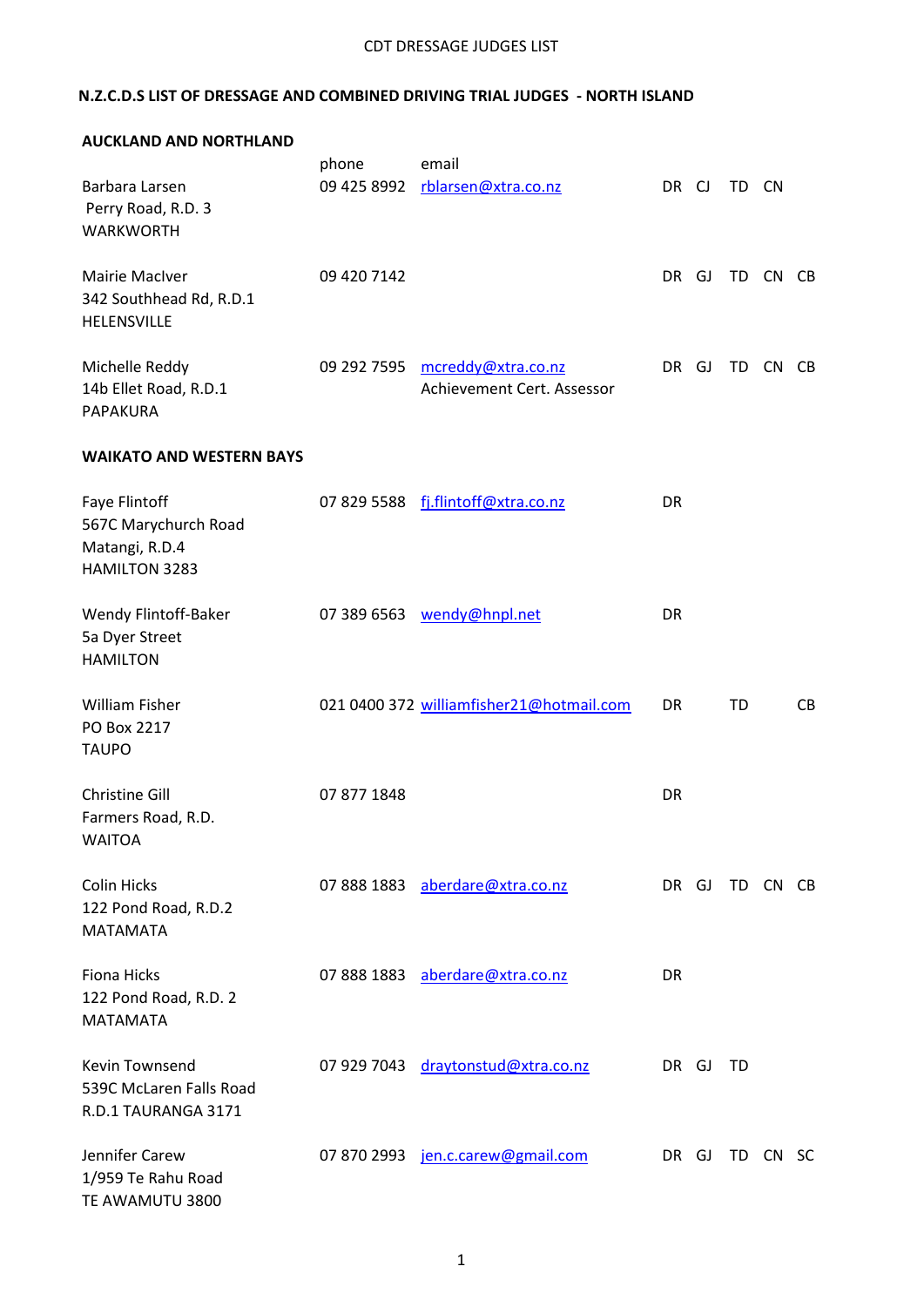| Lloyd Weal<br>Kakepuku Road R.D.3<br>TE AWAMUTU               |             | 07 871 8024  v.weal@xtra.co.nz                               |       | TD | CN CB |           |
|---------------------------------------------------------------|-------------|--------------------------------------------------------------|-------|----|-------|-----------|
| Yvonne Weal<br>Kakepuku Road R.D.3<br>TE AWAMUTU              |             | 07 871 8024  v.weal@xtra.co.nz                               | DR    |    |       | <b>SC</b> |
| <b>EAST COAST AND HAWKES BAY</b>                              |             |                                                              |       |    |       |           |
| Karen Coe<br>42 Hammond Road, R.D.7<br><b>DANNEVIRKE 4977</b> |             | 06 374 1543 karekarl@hotmail.co.nz                           |       | TD |       | CB        |
| Felicity Dobell-Brown<br>P.O. Box 8569<br><b>NAPIER</b>       | 06 877 4628 |                                                              | DR    |    |       |           |
| Sara Gault<br>Oliver Rd, Matawhai,<br><b>GISBORNE</b>         |             |                                                              | DR    |    |       |           |
| Sue Harris<br>Taimoti Stn, P.Bag 7521<br><b>GISBORNE</b>      |             |                                                              | DR    |    |       |           |
| Shirley Hyland<br>Bushmere Road, R.D.1<br><b>GISBORNE</b>     |             |                                                              | DR    |    |       |           |
| Krissy Hulme-Moir<br>P.D.C. Ormond<br>GISBORNE 4035           |             | 06 862 5816 krissie1@xtra.co.nz<br>Achievement Cert assessor | DR GJ |    |       |           |
| Lachie Hulme-Moir<br>P.D.C. Ormond<br>GISBORNE 4035           |             | 06 862 5816 lachie@xtra.co.nz                                |       |    | CN SC |           |
| Judy Jeffrey<br>218 Kawera Road, R.D.9<br>Hastings 4179       | 06 8743373  |                                                              | DR    |    |       |           |
| Kim Moss Tuckers<br>R.D.1, GISBORNE                           |             |                                                              | DR    |    |       |           |
| Nancy Neal<br>1483 Ongaonga Road R.D. 2<br>DANNEVIRKE         |             | nancy370@orcon.net.nz                                        |       |    |       | SC        |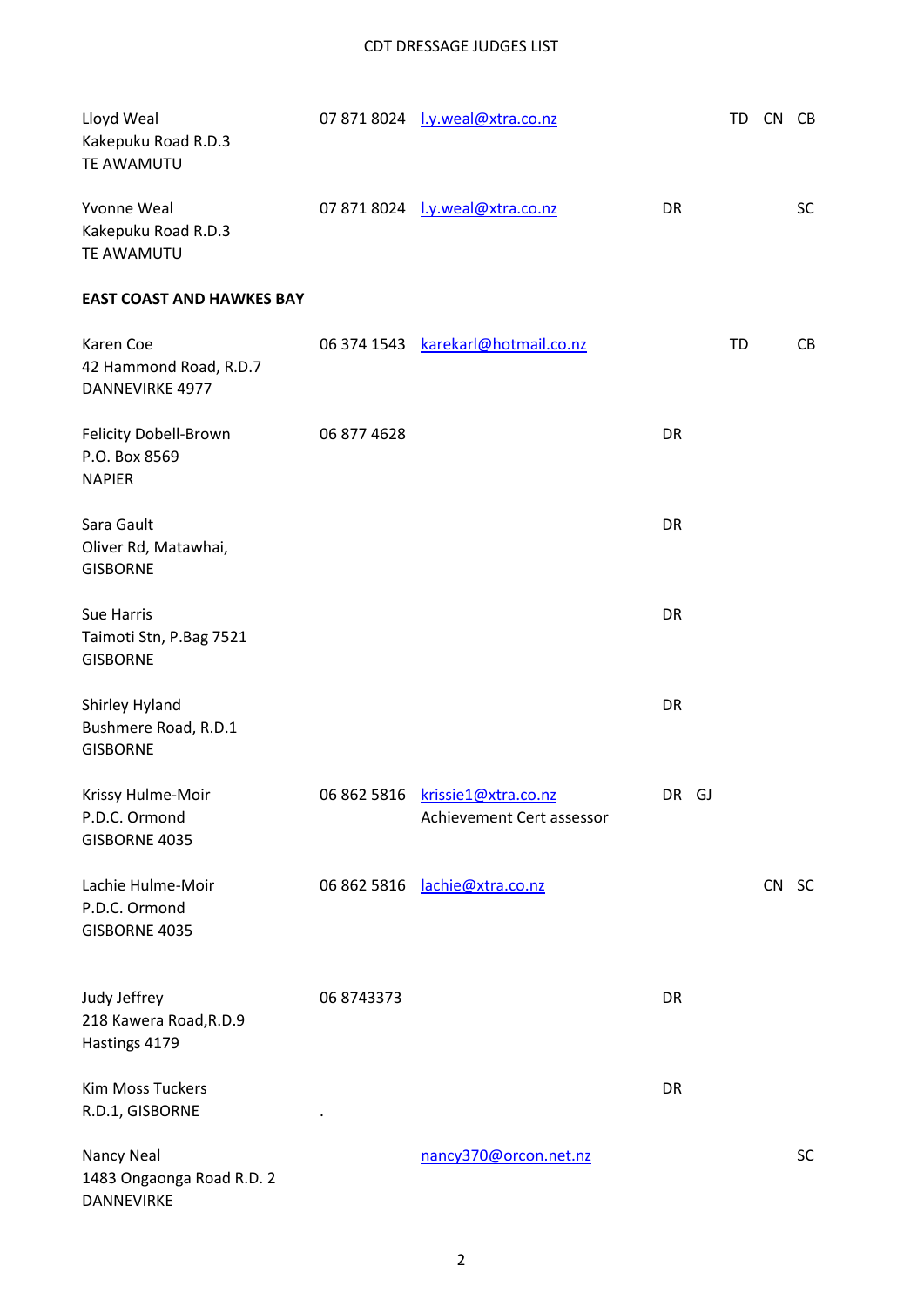### CDT DRESSAGE JUDGES LIST

| Gabrielle Mannix<br>217 Racecourse Road,<br>Otane R.D.2<br>Central Hawkes Bay | 06 8578631                 |                                                           | DR    |    |          |  |
|-------------------------------------------------------------------------------|----------------------------|-----------------------------------------------------------|-------|----|----------|--|
| <b>Brent Penman</b><br>672 Glengarry Road R.D 2<br><b>NAPIER</b>              |                            | 06 839 5936 morgan.horse@okereru.co.nz                    |       |    | TD CN CB |  |
| <b>Brigit Sherriff</b><br>R.D.2 GISBORNE                                      |                            |                                                           | DR    |    |          |  |
| <b>Toni Williams</b><br>61 Kereru Road, R.D.1<br><b>HASTINGS</b>              | 06 8749850                 |                                                           | DR    |    |          |  |
| Jill Udy<br>71 Penrith Road R.D.2<br><b>NAPIER</b>                            |                            | 06 844 9554 j.udy@xtra.co.nz                              | DR GJ | TD | CN CB    |  |
| <b>WAIRARAPA</b>                                                              |                            |                                                           |       |    |          |  |
| Ian Childs<br>2/17 Garrison St<br>CARTERTON                                   | 06 379 5672                | 027 688 5439 janchilds53@gmail.com                        | DR    |    |          |  |
| <b>Bob Macfarlane</b><br>270 Gordon St<br>MASTERTON 5810                      | 027 334 7730<br>06 3771808 | bobmac@infogen.net.nz                                     | DR CJ |    |          |  |
| Pam Nathan<br>4 Westbush Road<br>MASTERTON 5810                               | 06 378 6486                | pnathan@slingshot.co.nz<br>Achievement cert. Assessor 1/2 | DR    |    |          |  |
| Margaret Robinson<br>Te Maire Road<br><b>FEATHERSTON</b>                      | 06 308 6480                |                                                           | DR    |    |          |  |

## **CENTRAL DISTRICTS & TARANAKI** 06 323 2193

| Jutta Brettschneider | juttab@xtra.co.nz |       |  |          |  |
|----------------------|-------------------|-------|--|----------|--|
| 34 Accolade Street   |                   |       |  |          |  |
| FEILDING 4702        | 06 323 9534       | DR GJ |  | TD CN CB |  |